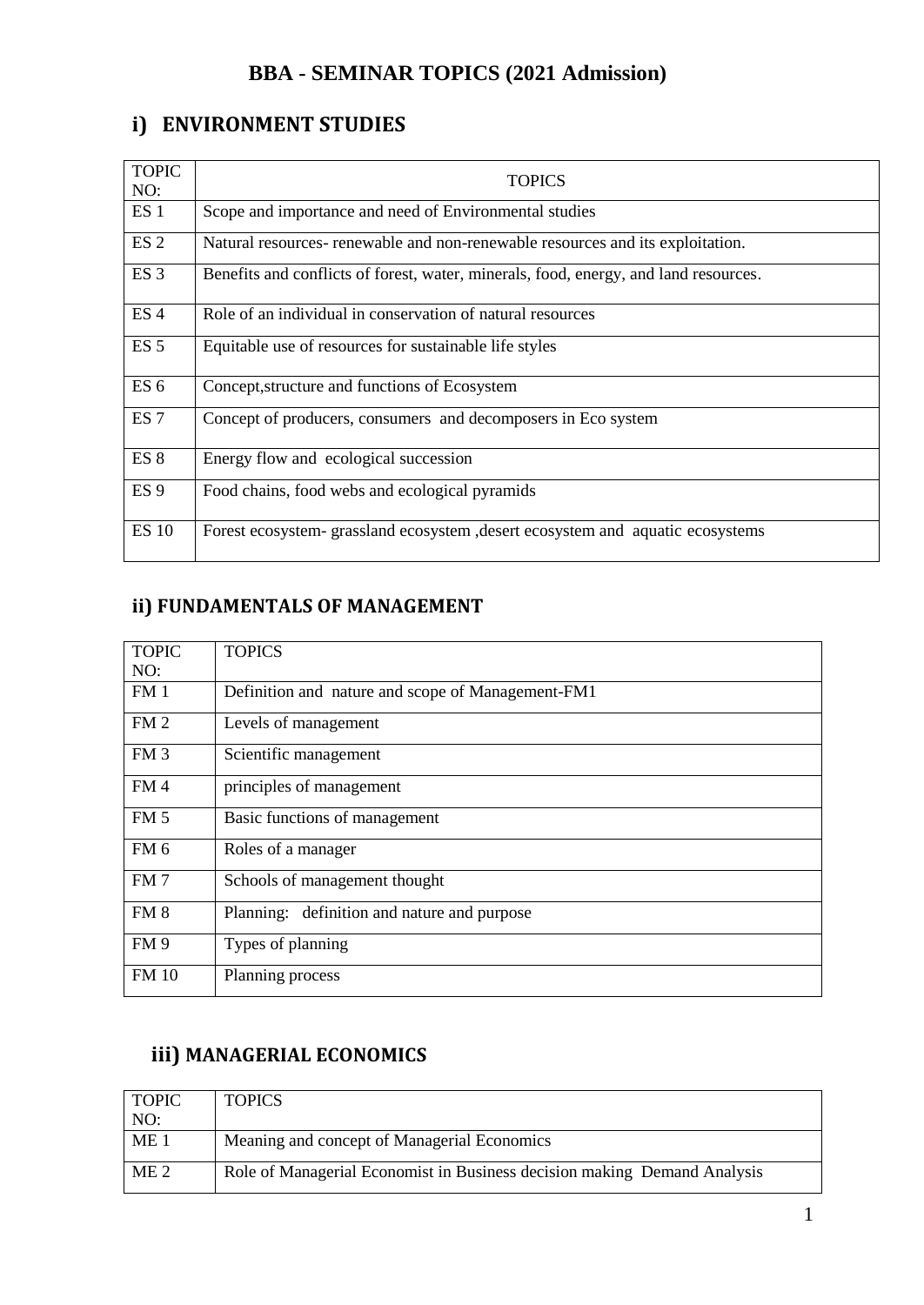| ME <sub>3</sub> | Demand curve and Demand function                     |
|-----------------|------------------------------------------------------|
| ME <sub>4</sub> | Laws of demand                                       |
| ME <sub>5</sub> | Elasticity of demand and its estimation              |
| ME <sub>6</sub> | Demand forecasting and its methods                   |
| ME <sub>7</sub> | Production function and Cost and output relationship |
| ME <sub>8</sub> | Cost function in the short run and in the long run   |
| ME <sub>9</sub> | Practical applications of cost functions             |
| <b>ME</b> 10    | Cost volume Profit analysis                          |

## **iv) FINANCIAL ACCOUNTING**

| <b>TOPIC</b><br>NO: | <b>TOPICS</b>                              |
|---------------------|--------------------------------------------|
| FA <sub>1</sub>     | Definition of Financial Accounting.        |
| FA <sub>2</sub>     | Importance of Financial Accounting         |
| FA <sub>3</sub>     | Scope of Financial Accounting              |
| FA <sub>4</sub>     | Limitations of Accounting Information.     |
| FA <sub>5</sub>     | Uses of Accounting information             |
| FA <sub>6</sub>     | Generally Accepted Accounting Principles.  |
| FA <sub>7</sub>     | Accounting Equation.                       |
| FA <sub>8</sub>     | Nature of Accounts                         |
| FA <sub>9</sub>     | Rules of Debit and Credit.                 |
| FA 10               | Recording Transactions in General Journal. |

# **V) STATISTICS FOR BUSINESS DECISIONS**

| <b>TOPIC</b>    | <b>TOPICS</b>                                   |
|-----------------|-------------------------------------------------|
| NO:             |                                                 |
| FA <sub>1</sub> | Measures of Central value                       |
| FA <sub>2</sub> | Characteristics of an ideal measure             |
| FA <sub>3</sub> | Measures of Central tendency – mean             |
| FA4             | Measure of central tendency Median              |
| FA <sub>5</sub> | Measurement of central tendency Mode            |
| FA <sub>6</sub> | Application in Business decisions               |
| FA <sub>7</sub> | Measures of Dispersion                          |
| FA <sub>8</sub> | and relative measures of dispersion<br>Absolute |
| FA <sub>9</sub> | Range                                           |
| FA 10           | <b>Quartile Deviation,</b>                      |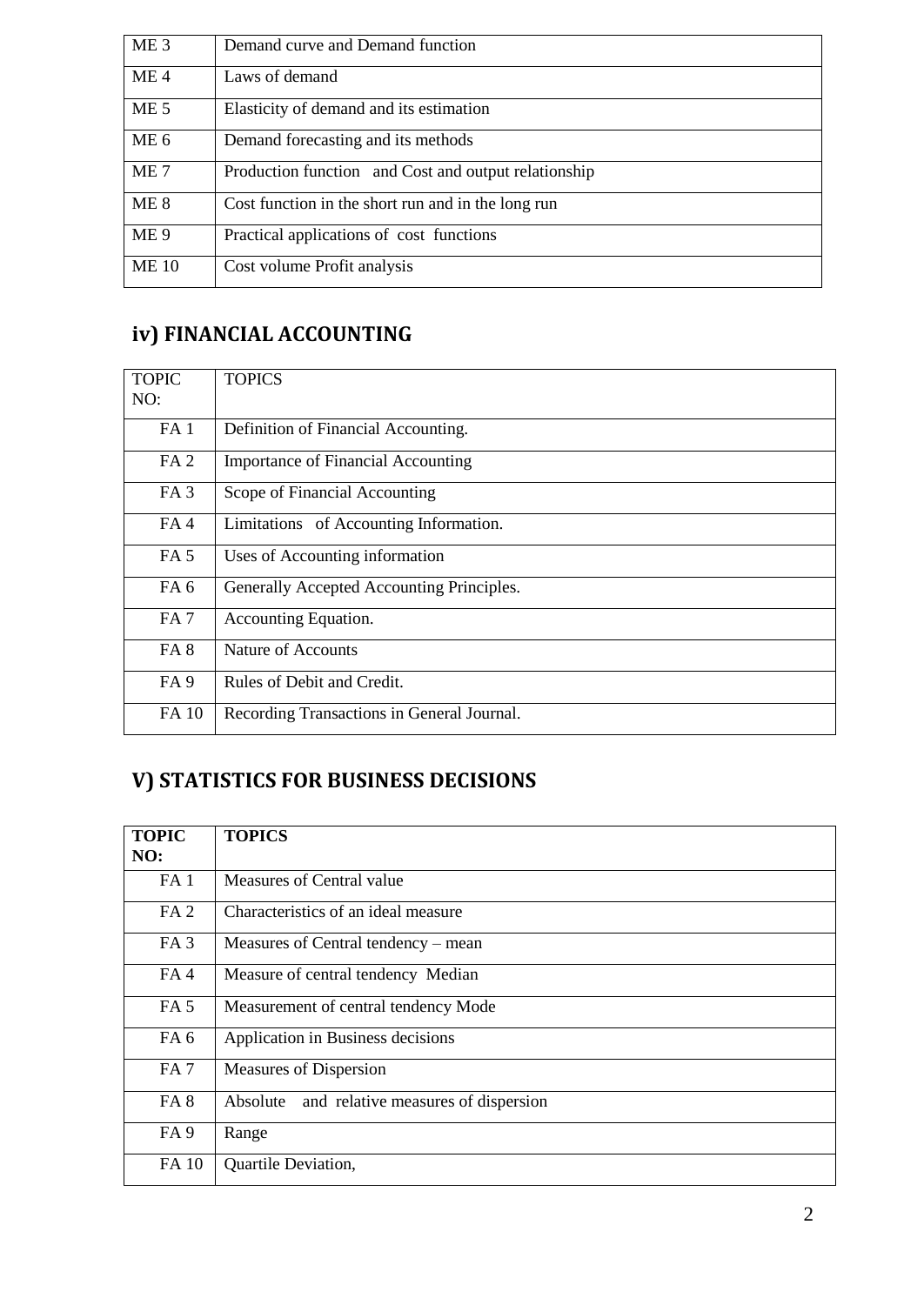## **BBA First Semester Seminar details (2021 batch)**

| SI<br>no        | <b>Enrollment</b> | <b>Name of Student</b>               | Environmental<br>studies | <b>Fundamentals</b><br>of management | Managerial<br><b>Economics</b> | Financial<br><b>Accounting</b> | <b>Business</b><br><b>Statistics</b> |
|-----------------|-------------------|--------------------------------------|--------------------------|--------------------------------------|--------------------------------|--------------------------------|--------------------------------------|
|                 | <b>Number</b>     |                                      |                          |                                      |                                |                                |                                      |
|                 |                   |                                      |                          |                                      |                                |                                |                                      |
| $\mathbf{1}$    | 862211002         | <b>RAMZEENA S</b>                    | ES <sub>1</sub>          | FM <sub>1</sub>                      | ME <sub>1</sub>                | FA <sub>1</sub>                | SBD <sub>1</sub>                     |
| $\overline{2}$  | 862211003         | <b>RESHMAI</b>                       | ES <sub>2</sub>          | FM <sub>2</sub>                      | ME <sub>2</sub>                | FA <sub>2</sub>                | SBD <sub>2</sub>                     |
| 3               | 862211004         | <b>AROMALS</b>                       | ES <sub>3</sub>          | FM <sub>3</sub>                      | ME <sub>3</sub>                | FA <sub>3</sub>                | SBD <sub>3</sub>                     |
| $\overline{4}$  | 862211005         | <b>ABIN B</b>                        | ES <sub>4</sub>          | FM4                                  | ME <sub>4</sub>                | FA4                            | SBD <sub>4</sub>                     |
| 5               | 862211006         | <b>SAHEER KHAN S</b>                 | ES <sub>5</sub>          | FM <sub>5</sub>                      | ME <sub>5</sub>                | FA <sub>5</sub>                | SBD <sub>5</sub>                     |
| 6               | 862211007         | <b>SHIMNAN</b>                       | ES <sub>6</sub>          | FM <sub>6</sub>                      | ME <sub>6</sub>                | FA <sub>6</sub>                | SBD <sub>6</sub>                     |
| $\overline{7}$  | 862211008         | R ASHOK RAJ                          | ES <sub>7</sub>          | FM <sub>7</sub>                      | ME <sub>7</sub>                | FA <sub>7</sub>                | SBD <sub>7</sub>                     |
| 8               | 862211009         | THUSHARA VINAY                       | ES <sub>8</sub>          | FM <sub>8</sub>                      | ME <sub>8</sub>                | FA <sub>8</sub>                | SBD <sub>8</sub>                     |
| 9               |                   | <b>CHANDRAN</b>                      |                          |                                      |                                |                                |                                      |
| 10              | 862211010         | <b>AKHIL G NAIR</b>                  | ES <sub>9</sub>          | FM <sub>9</sub>                      | ME <sub>9</sub>                | FA <sub>9</sub>                | SBD <sub>9</sub>                     |
|                 | 862211011         | <b>AKHILSS</b>                       | <b>ES 10</b>             | <b>FM 10</b>                         | <b>ME10</b>                    | <b>FA10</b>                    | <b>SBD 10</b>                        |
| 11              | 862211012         | SREELEKSHMI V                        | ES <sub>1</sub>          | FM <sub>1</sub>                      | ME <sub>1</sub>                | FA <sub>1</sub>                | SBD <sub>1</sub>                     |
| 12              | 862211013         | <b>IYOTHI SM</b>                     | ES <sub>2</sub>          | FM <sub>2</sub>                      | ME <sub>2</sub>                | FA <sub>2</sub>                | SBD <sub>2</sub>                     |
| 13              | 862211014         | RUKSANA A N                          | ES <sub>3</sub>          | FM <sub>3</sub>                      | ME <sub>3</sub>                | FA <sub>3</sub>                | SBD <sub>3</sub>                     |
| 14              | 862211015         | <b>ANANDUSG</b>                      | ES <sub>4</sub>          | FM4                                  | ME <sub>4</sub>                | FA4                            | SBD <sub>4</sub>                     |
| 15              | 862211016         | MEENAKSHI<br><b>ANILKUMAR</b>        | ES <sub>5</sub>          | FM <sub>5</sub>                      | ME <sub>5</sub>                | FA <sub>5</sub>                | SBD <sub>5</sub>                     |
| 16              | 862211017         | <b>TEENA BABU</b>                    | ES <sub>6</sub>          | FM <sub>6</sub>                      | ME <sub>6</sub>                | FA <sub>6</sub>                | SBD <sub>6</sub>                     |
| 17              | 862211018         | <b>REMYA</b>                         | ES <sub>7</sub>          | FM <sub>7</sub>                      | ME <sub>7</sub>                | FA <sub>7</sub>                | SBD <sub>7</sub>                     |
|                 |                   | MANIKANDAN                           |                          |                                      |                                |                                |                                      |
| 18              | 862211019         | <b>AARON C</b>                       | ES <sub>8</sub>          | FM <sub>8</sub>                      | ME <sub>8</sub>                | FA <sub>8</sub>                | SBD <sub>8</sub>                     |
| 19              |                   | <b>CHERIAN</b>                       |                          |                                      |                                |                                |                                      |
| 20              | 862211020         | <b>RAHULS</b>                        | ES <sub>9</sub>          | FM <sub>9</sub>                      | ME <sub>9</sub>                | FA <sub>9</sub>                | SBD 9                                |
| 21              | 862211021         | <b>JESEENA K</b>                     | <b>ES 10</b>             | <b>FM 10</b>                         | <b>ME10</b>                    | <b>FA10</b>                    | <b>SBD 10</b>                        |
| 22              | 862211022         | <b>ANSIYA A</b>                      | ES <sub>1</sub>          | FM <sub>1</sub>                      | ME <sub>1</sub>                | FA <sub>1</sub>                | SBD <sub>1</sub>                     |
| 23              | 862211023         | <b>SABITHAUS</b>                     | ES <sub>2</sub>          | FM <sub>2</sub>                      | ME <sub>2</sub>                | FA <sub>2</sub>                | SBD <sub>2</sub>                     |
| 24              | 862211024         | <b>MANU MICHAEL</b>                  | ES <sub>3</sub>          | FM <sub>3</sub>                      | ME <sub>3</sub>                | FA <sub>3</sub>                | SBD <sub>3</sub>                     |
| 25              | 862211025         | <b>KISHORE K</b>                     | ES <sub>4</sub>          | FM <sub>4</sub>                      | ME <sub>4</sub>                | FA4                            | SBD <sub>4</sub>                     |
| 26              | 862211026         | <b>AKASH S S</b>                     | ES <sub>5</sub>          | FM <sub>5</sub>                      | ME <sub>5</sub>                | FA <sub>5</sub>                | SBD <sub>5</sub>                     |
| 27              | 862211027         | <b>GIHEMANTH</b>                     | ES <sub>6</sub>          | FM <sub>6</sub>                      | ME <sub>6</sub>                | FA <sub>6</sub>                | SBD <sub>6</sub>                     |
| 28              | 862211028         | SREELEKSHMI D                        | ES <sub>7</sub>          | FM <sub>7</sub>                      | ME <sub>7</sub>                | FA <sub>7</sub>                | SBD <sub>7</sub>                     |
| 29              | 862211029         | NIDHIN PRASAD A                      | ES <sub>8</sub>          | FM8                                  | ME <sub>8</sub>                | FA 8                           | SBD <sub>8</sub>                     |
|                 | 862211030         | <b>REMYAT</b>                        | ES <sub>9</sub>          | FM 9                                 | ME 9                           | FA <sub>9</sub>                | SBD <sub>9</sub>                     |
| 30              | 862211031         | SOORAJ S M                           | <b>ES 10</b>             | <b>FM10</b>                          | <b>ME10</b>                    | <b>FA10</b>                    | <b>SBD 10</b>                        |
| 31              | 862211032         | ANUPAMA RAJ D S                      | ES <sub>1</sub>          | FM <sub>1</sub>                      | ME <sub>1</sub>                | FA <sub>1</sub>                | SBD <sub>1</sub>                     |
| $\overline{32}$ | 862211033         | <b>SEENA</b><br><b>SURENDRAN V S</b> | ES <sub>2</sub>          | FM <sub>2</sub>                      | ME <sub>2</sub>                | FA <sub>2</sub>                | SBD <sub>2</sub>                     |
| 33              | 862211034         | <b>SRUTHI SI</b>                     | ES <sub>3</sub>          | FM <sub>3</sub>                      | ME <sub>3</sub>                | FA <sub>3</sub>                | SBD <sub>3</sub>                     |
| 34              | 862211035         | PRASAD.S.R                           | ES <sub>4</sub>          | FM4                                  | ME <sub>4</sub>                | FA4                            | SBD <sub>4</sub>                     |
| 35              | 862211036         | <b>RESHMAS</b>                       | ES <sub>5</sub>          | FM <sub>5</sub>                      | ME <sub>5</sub>                | FA <sub>5</sub>                | SBD <sub>5</sub>                     |
| 36              | 862211037         | <b>AUGUSTEENA</b>                    | ES <sub>6</sub>          | FM <sub>6</sub>                      | ME 6                           | FA 6                           | SBD 6                                |
|                 |                   | <b>JAMES</b>                         |                          |                                      |                                |                                |                                      |
| 37              | 862211038         | <b>GOPIKA S KUMAR</b>                | ES <sub>7</sub>          | FM <sub>7</sub>                      | ME <sub>7</sub>                | FA <sub>7</sub>                | SBD 7                                |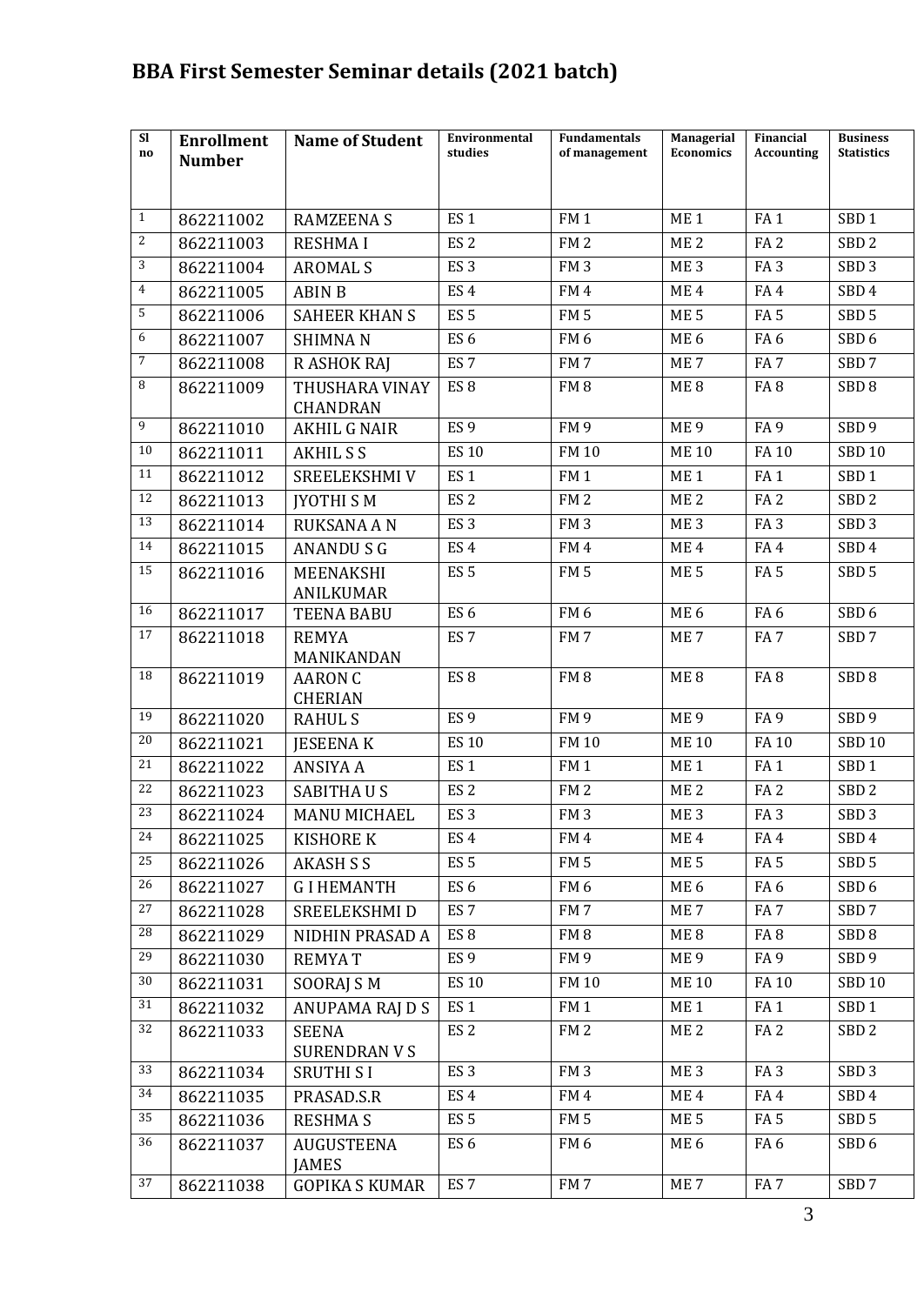| 38              | 862211039 | <b>VYSHNAV M S</b>                 | ES <sub>8</sub>                    | FM8             | ME <sub>8</sub> | FA <sub>8</sub> | SBD <sub>8</sub> |
|-----------------|-----------|------------------------------------|------------------------------------|-----------------|-----------------|-----------------|------------------|
| $\overline{39}$ | 862211040 | NIKHIL RAJ A                       | ES <sub>9</sub>                    | FM <sub>9</sub> | ME <sub>9</sub> | FA <sub>9</sub> | SBD <sub>9</sub> |
| 40              | 862211041 | <b>NAYANA L ANIL</b>               | <b>ES 10</b>                       | <b>FM 10</b>    | <b>ME10</b>     | <b>FA10</b>     | <b>SBD 10</b>    |
| 41              | 862211042 | <b>THASHRIFA T</b>                 | ES <sub>1</sub>                    | FM1             | ME <sub>1</sub> | FA <sub>1</sub> | SBD <sub>1</sub> |
| 42              | 862211043 | <b>AKSHAY BABU</b>                 | ES <sub>2</sub>                    | FM <sub>2</sub> | ME <sub>2</sub> | FA <sub>2</sub> | SBD <sub>2</sub> |
| 43              | 862211044 | PETER JAMES                        | ES <sub>3</sub>                    | FM <sub>3</sub> | ME <sub>3</sub> | FA <sub>3</sub> | SBD <sub>3</sub> |
| 44              | 862211045 | <b>ANEESH PS</b>                   | ES <sub>4</sub>                    | FM <sub>4</sub> | ME <sub>4</sub> | FA4             | SBD <sub>4</sub> |
| 45              | 862211046 | NADANIYA JAFAR                     | ES <sub>5</sub>                    | FM <sub>5</sub> | ME <sub>5</sub> | FA <sub>5</sub> | SBD <sub>5</sub> |
| 46              | 862211047 | <b>FAIHA FOUZ</b><br><b>VAZEER</b> | ES <sub>6</sub>                    | FM <sub>6</sub> | ME <sub>6</sub> | FA6             | SBD <sub>6</sub> |
| 47              | 862211048 | SATHEESH. S.S                      | ES <sub>7</sub>                    | FM7             | ME <sub>7</sub> | FA <sub>7</sub> | SBD <sub>7</sub> |
| 48              | 862211049 | <b>SYAMILI MS</b>                  | ES <sub>8</sub>                    | FM8             | ME <sub>8</sub> | FA <sub>8</sub> | SBD <sub>8</sub> |
| 49              | 862211050 | <b>VYSHNAV R</b>                   | ES <sub>9</sub>                    | FM <sub>9</sub> | ME <sub>9</sub> | FA <sub>9</sub> | SBD <sub>9</sub> |
|                 |           | <b>KRISHNAN</b>                    |                                    |                 |                 |                 |                  |
| 50              | 862211051 | <b>NIDHIN</b>                      | <b>ES 10</b>                       | <b>FM 10</b>    | <b>ME10</b>     | FA 10           | <b>SBD 10</b>    |
| 51              |           | <b>GOUTHAM M V</b>                 |                                    |                 |                 |                 |                  |
| 52              | 862211052 | <b>MOHISINAS</b>                   | ES <sub>1</sub>                    | FM <sub>1</sub> | ME <sub>1</sub> | FA <sub>1</sub> | SBD <sub>1</sub> |
| 53              | 862211053 | <b>ABHIJITH I JAYAN</b>            | ES <sub>2</sub><br>ES <sub>3</sub> | FM <sub>2</sub> | ME <sub>2</sub> | FA <sub>2</sub> | SBD <sub>2</sub> |
| 54              | 862211054 | <b>AMALUAS</b>                     |                                    | FM <sub>3</sub> | ME <sub>3</sub> | FA <sub>3</sub> | SBD <sub>3</sub> |
| $\overline{55}$ | 862211055 | GITHU.T                            | ES <sub>4</sub>                    | FM <sub>4</sub> | ME <sub>4</sub> | FA4             | SBD <sub>4</sub> |
| 56              | 862211056 | <b>BINSHAS</b>                     | ES <sub>5</sub><br>ES <sub>6</sub> | FM <sub>5</sub> | ME <sub>5</sub> | FA <sub>5</sub> | SBD <sub>5</sub> |
| $\overline{57}$ | 862211057 | <b>BOBY BHASURAN</b>               |                                    | FM <sub>6</sub> | ME <sub>6</sub> | FA <sub>6</sub> | SBD <sub>6</sub> |
| 58              | 862211058 | PRICHIN C P                        | ES <sub>7</sub>                    | FM7             | ME <sub>7</sub> | FA <sub>7</sub> | SBD <sub>7</sub> |
| 59              | 862211059 | <b>GANESHAN V P</b>                | ES <sub>8</sub><br>ES <sub>9</sub> | FM8             | ME <sub>8</sub> | FA8             | SBD <sub>8</sub> |
| 60              | 862211060 | LUBAINA JALAL                      |                                    | FM <sub>9</sub> | ME <sub>9</sub> | FA <sub>9</sub> | SBD <sub>9</sub> |
| 61              | 862211061 | KAVYESH LAL S D                    | <b>ES 10</b>                       | <b>FM 10</b>    | <b>ME10</b>     | FA 10           | <b>SBD 10</b>    |
| 62              | 862211062 | <b>VINILKUMAR V</b>                | ES <sub>1</sub>                    | FM <sub>1</sub> | ME <sub>1</sub> | FA <sub>1</sub> | SBD <sub>1</sub> |
| 63              | 862211063 | <b>JANITH</b>                      | ES <sub>2</sub>                    | FM <sub>2</sub> | ME <sub>2</sub> | FA <sub>2</sub> | SBD <sub>2</sub> |
| 64              | 862211064 | NIKHIL JAYARAJ                     | ES <sub>3</sub>                    | FM <sub>3</sub> | ME <sub>3</sub> | FA <sub>3</sub> | SBD <sub>3</sub> |
| 65              | 862211065 | <b>SHIHINAN</b>                    | ES <sub>4</sub>                    | FM4             | ME <sub>4</sub> | FA4             | SBD 4            |
| 66              | 862211066 | <b>NAIZAM IS</b>                   | ES <sub>5</sub>                    | FM <sub>5</sub> | ME <sub>5</sub> | FA <sub>5</sub> | SBD <sub>5</sub> |
|                 | 862211067 | <b>BHARATH K</b><br><b>AJITH</b>   | ES <sub>6</sub>                    | FM <sub>6</sub> | ME <sub>6</sub> | FA <sub>6</sub> | SBD <sub>6</sub> |
| 67              | 862211068 | <b>MUHAMMED ASIF</b>               | ES <sub>7</sub>                    | FM <sub>7</sub> | ME <sub>7</sub> | FA <sub>7</sub> | SBD <sub>7</sub> |
| 68              | 862211069 | MOHAMMED N M                       | ES <sub>8</sub>                    | FM8             | ME <sub>8</sub> | FA <sub>8</sub> | SBD <sub>8</sub> |
| 69              | 862211070 | <b>ARUN M</b>                      | ES <sub>9</sub>                    | FM 9            | ME <sub>9</sub> | FA <sub>9</sub> | SBD <sub>9</sub> |
| $70\,$          | 862211071 | <b>MUHAMMED</b><br><b>FAHAD</b>    | <b>ES 10</b>                       | <b>FM 10</b>    | <b>ME10</b>     | FA 10           | <b>SBD 10</b>    |
| $71\,$          | 862211072 | MUHAMMAD<br><b>SAHIL H</b>         | ES <sub>1</sub>                    | FM1             | ME <sub>1</sub> | FA <sub>1</sub> | SBD <sub>1</sub> |
| $\overline{72}$ | 862211073 | <b>NIHAL N</b>                     | ES <sub>2</sub>                    | FM <sub>2</sub> | ME <sub>2</sub> | FA <sub>2</sub> | SBD <sub>2</sub> |
| 73              | 862211074 | <b>NOUFAL S</b>                    | ES <sub>3</sub>                    | FM <sub>3</sub> | ME <sub>3</sub> | FA <sub>3</sub> | SBD <sub>3</sub> |
| 74              | 862211075 | <b>SAHEER S</b>                    | ES <sub>4</sub>                    | FM4             | ME <sub>4</sub> | FA4             | SBD <sub>4</sub> |
| 75              | 862211076 | SAIDALI                            | ES <sub>5</sub>                    | FM <sub>5</sub> | ME <sub>5</sub> | FA <sub>5</sub> | SBD <sub>5</sub> |
|                 |           | SHAJAHAN                           |                                    |                 |                 |                 |                  |
| 76              | 862211077 | SAJINA SALIM                       | ES <sub>6</sub>                    | FM <sub>6</sub> | ME <sub>6</sub> | FA <sub>6</sub> | SBD <sub>6</sub> |
| 77              | 862211078 | <b>SHAMNAD S</b>                   | ES <sub>7</sub>                    | FM7             | ME <sub>7</sub> | FA <sub>7</sub> | SBD <sub>7</sub> |
| 78              | 862211079 | <b>SHARON S</b>                    | ES <sub>8</sub>                    | FM <sub>8</sub> | ME 8            | FA 8            | SBD <sub>8</sub> |
| 79              | 862211080 | SIDHARDH SUNIL                     | ES <sub>9</sub>                    | FM <sub>9</sub> | ME <sub>9</sub> | FA <sub>9</sub> | SBD <sub>9</sub> |
| $80\,$          | 862211081 | SIDHARTHAN R                       | <b>ES 10</b>                       | <b>FM 10</b>    | <b>ME10</b>     | FA 10           | <b>SBD 10</b>    |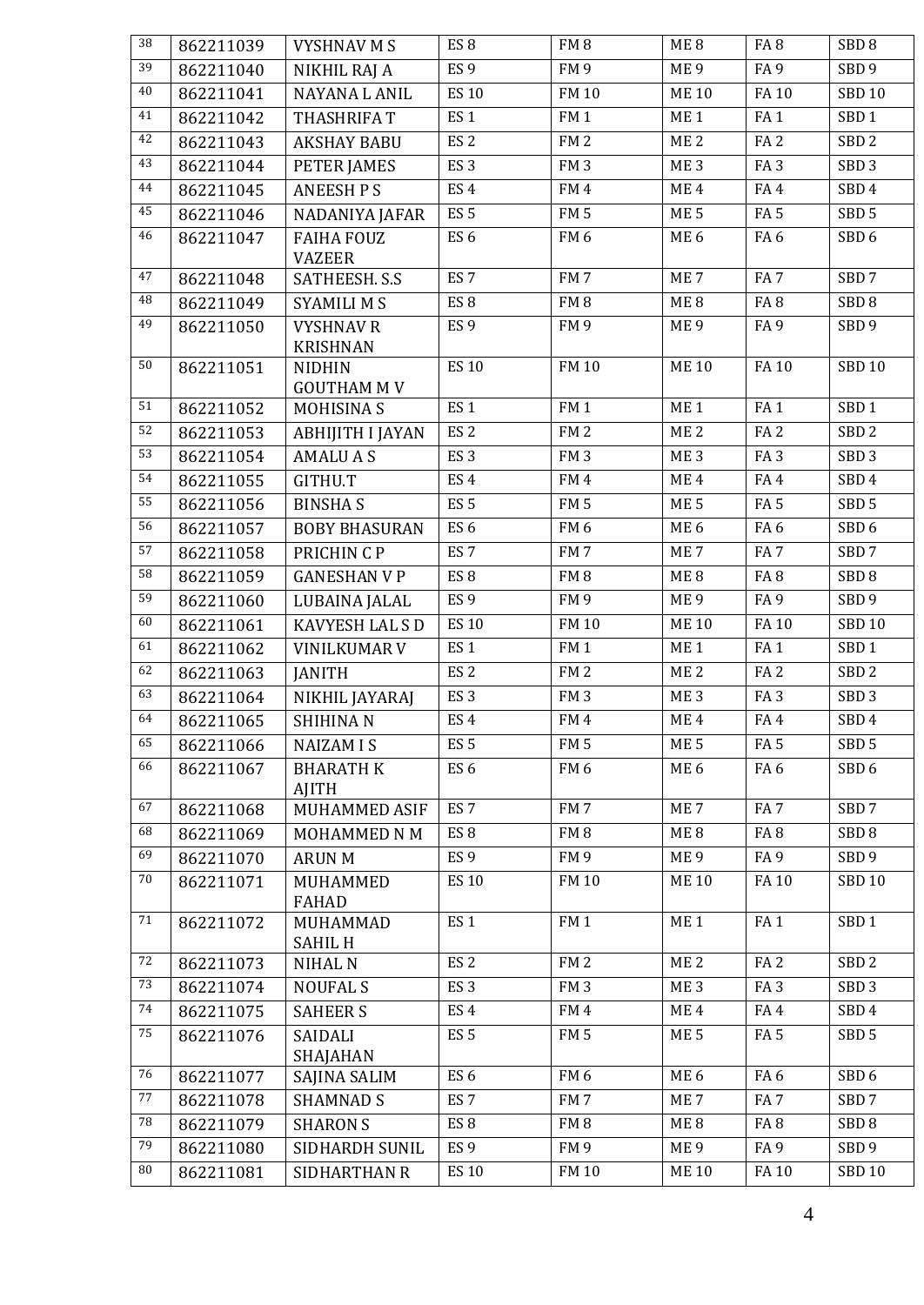| $\overline{81}$ | 862211082 | <b>SONU JINU</b>                  | ES <sub>1</sub> | FM <sub>1</sub> | ME <sub>1</sub> | FA <sub>1</sub> | SBD <sub>1</sub> |
|-----------------|-----------|-----------------------------------|-----------------|-----------------|-----------------|-----------------|------------------|
| 82              | 862211083 | VARGHESE<br>SOOFIYA NAVAS         | ES <sub>2</sub> | FM <sub>2</sub> | ME <sub>2</sub> | FA <sub>2</sub> | SBD <sub>2</sub> |
| 83              |           |                                   |                 |                 |                 |                 |                  |
|                 | 862211084 | SWATHI KRISHNA<br><b>KUMAR</b>    | ES <sub>3</sub> | FM <sub>3</sub> | ME <sub>3</sub> | FA <sub>3</sub> | SBD <sub>3</sub> |
| 84              | 862211085 | <b>USMAN DILEEP</b>               | ES <sub>4</sub> | FM <sub>4</sub> | ME <sub>4</sub> | FA4             | SBD <sub>4</sub> |
| 85              | 862211086 | VIMAL L K                         | ES <sub>5</sub> | FM <sub>5</sub> | ME <sub>5</sub> | FA <sub>5</sub> | SBD <sub>5</sub> |
| 86              | 862211087 | <b>VISHNU VIJAY</b>               | ES <sub>6</sub> | FM <sub>6</sub> | ME <sub>6</sub> | FA <sub>6</sub> | SBD <sub>6</sub> |
| 87              | 862211088 | <b>SHAFI SIYAD</b>                | ES <sub>7</sub> | FM7             | ME <sub>7</sub> | FA <sub>7</sub> | SBD <sub>7</sub> |
| 88              | 862211089 | <b>MUHAMMAD</b><br>SAIDALI        | ES <sub>8</sub> | FM8             | ME <sub>8</sub> | FA <sub>8</sub> | SBD <sub>8</sub> |
| 89              | 862211090 | <b>ABDUL</b><br><b>REHMAN.F</b>   | ES <sub>9</sub> | <b>FM9</b>      | ME <sub>9</sub> | FA <sub>9</sub> | SBD <sub>9</sub> |
| 90              | 862211091 | <b>AL AMEEN</b>                   | <b>ES 10</b>    | <b>FM 10</b>    | <b>ME10</b>     | FA 10           | <b>SBD 10</b>    |
| 91              | 862211092 | AL SATHIL AJITH                   | ES <sub>1</sub> | FM1             | ME <sub>1</sub> | FA <sub>1</sub> | SBD <sub>1</sub> |
| 92              | 862211093 | <b>AMAL SUNEER</b>                | ES <sub>2</sub> | FM <sub>2</sub> | ME <sub>2</sub> | FA <sub>2</sub> | SBD <sub>2</sub> |
| 93              | 862211094 | <b>AMEEN HUSSAIN</b>              | ES <sub>3</sub> | FM <sub>3</sub> | ME <sub>3</sub> | FA <sub>3</sub> | SBD <sub>3</sub> |
| 94              | 862211095 | <b>ANFAZ AHAMAD</b>               | ES <sub>4</sub> | FM4             | ME <sub>4</sub> | FA4             | SBD <sub>4</sub> |
|                 |           | $\mathbf N$                       |                 |                 |                 |                 |                  |
| 95              | 862211096 | <b>AMEEN JALAL</b>                | ES <sub>5</sub> | FM <sub>5</sub> | ME <sub>5</sub> | FA <sub>5</sub> | SBD <sub>5</sub> |
| 96              | 862211097 | <b>ANSHAD</b>                     | ES <sub>6</sub> | FM <sub>6</sub> | ME <sub>6</sub> | FA <sub>6</sub> | SBD <sub>6</sub> |
| 97              | 862211098 | <b>ANVAR F</b>                    | ES <sub>7</sub> | FM7             | ME <sub>7</sub> | FA <sub>7</sub> | SBD <sub>7</sub> |
| 98              | 862211099 | <b>ASHIQ A</b>                    | ES <sub>8</sub> | FM8             | ME <sub>8</sub> | FA <sub>8</sub> | SBD <sub>8</sub> |
| 99              | 862211100 | <b>ASHNA</b><br>SHANAVAS          | ES <sub>9</sub> | <b>FM9</b>      | ME <sub>9</sub> | FA <sub>9</sub> | SBD <sub>9</sub> |
| 100             | 862211101 | <b>ATHIL ANVAR</b>                | <b>ES 10</b>    | <b>FM 10</b>    | <b>ME10</b>     | FA 10           | <b>SBD 10</b>    |
| 101             | 862211103 | <b>HARIKRISHNAN B</b>             | ES <sub>1</sub> | FM <sub>1</sub> | ME <sub>1</sub> | FA <sub>1</sub> | SBD <sub>1</sub> |
| 102             | 862211104 | HARIKRISHNAN.R<br>$\cdot S$       | ES <sub>2</sub> | FM <sub>2</sub> | ME <sub>2</sub> | FA <sub>2</sub> | SBD <sub>2</sub> |
| 103             | 862211105 | <b>JASAR HUSSAIN N</b>            | ES <sub>3</sub> | FM <sub>3</sub> | ME <sub>3</sub> | FA <sub>3</sub> | SBD <sub>3</sub> |
| 104             | 862211106 | MOHAMMED                          | ES <sub>4</sub> | FM4             | ME <sub>4</sub> | FA4             | SBD 4            |
|                 |           | <b>ALFIN ROSHAN</b>               |                 |                 |                 |                 |                  |
| 105             | 862211107 | MOHAMMED<br><b>FIROZ</b>          | ES <sub>5</sub> | FM <sub>5</sub> | ME <sub>5</sub> | FA <sub>5</sub> | SBD <sub>5</sub> |
| 106             | 862211108 | MOHMED ASIF.S                     | ES <sub>6</sub> | FM <sub>6</sub> | ME <sub>6</sub> | FA <sub>6</sub> | SBD <sub>6</sub> |
| 107             | 862211109 | <b>ARAVIND V</b>                  | ES <sub>7</sub> | FM <sub>7</sub> | ME <sub>7</sub> | FA <sub>7</sub> | SBD <sub>7</sub> |
| 108             | 862211110 | PRAMOD <sub>P</sub>               | ES <sub>8</sub> | FM <sub>8</sub> | ME <sub>8</sub> | FA <sub>8</sub> | SBD <sub>8</sub> |
| 109             | 862211111 | <b>GAUTHAM S</b><br><b>KUMAR</b>  | ES <sub>9</sub> | FM <sub>9</sub> | ME 9            | FA <sub>9</sub> | SBD <sub>9</sub> |
| 110             | 862211112 | <b>SANJAY THOMAS</b>              | <b>ES 10</b>    | <b>FM 10</b>    | <b>ME10</b>     | FA 10           | <b>SBD 10</b>    |
| 111             | 862211113 | <b>CHRISTY</b><br><b>MASCREEN</b> | ES <sub>1</sub> | FM <sub>1</sub> | ME <sub>1</sub> | FA <sub>1</sub> | SBD <sub>1</sub> |
| 112             | 862211114 | ANCY S                            | ES <sub>2</sub> | FM <sub>2</sub> | ME <sub>2</sub> | FA <sub>2</sub> | SBD <sub>2</sub> |
| 113             | 862211115 | <b>SANDEEP SURESH</b>             | ES <sub>3</sub> | FM <sub>3</sub> | ME <sub>3</sub> | FA <sub>3</sub> | SBD <sub>3</sub> |
| 114             | 862211116 | <b>AFINAND D S</b>                | ES <sub>4</sub> | FM <sub>4</sub> | ME <sub>4</sub> | FA4             | SBD <sub>4</sub> |
| 115             | 862211117 | NIMITHA.M.N                       | ES <sub>5</sub> | FM <sub>5</sub> | ME <sub>5</sub> | FA <sub>5</sub> | SBD <sub>5</sub> |
| 116             | 862211118 | <b>FAISAL T A</b>                 | ES <sub>6</sub> | FM <sub>6</sub> | ME <sub>6</sub> | FA <sub>6</sub> | SBD <sub>6</sub> |
| 117             | 862211119 | <b>BUSHRA B</b>                   | ES <sub>7</sub> | FM <sub>7</sub> | ME <sub>7</sub> | FA <sub>7</sub> | SBD <sub>7</sub> |
| 118             | 862211120 | THASMILA SALIM                    | ES <sub>8</sub> | FM <sub>8</sub> | ME <sub>8</sub> | FA <sub>8</sub> | SBD <sub>8</sub> |
| 119             | 862211121 | <b>SWAFDIL A</b><br>SALAM         | ES <sub>9</sub> | FM <sub>9</sub> | ME <sub>9</sub> | FA <sub>9</sub> | SBD <sub>9</sub> |
| 120             | 862211122 | GANA S G                          | <b>ES 10</b>    | <b>FM 10</b>    | <b>ME10</b>     | <b>FA10</b>     | <b>SBD 10</b>    |
|                 |           |                                   |                 |                 |                 | 5               |                  |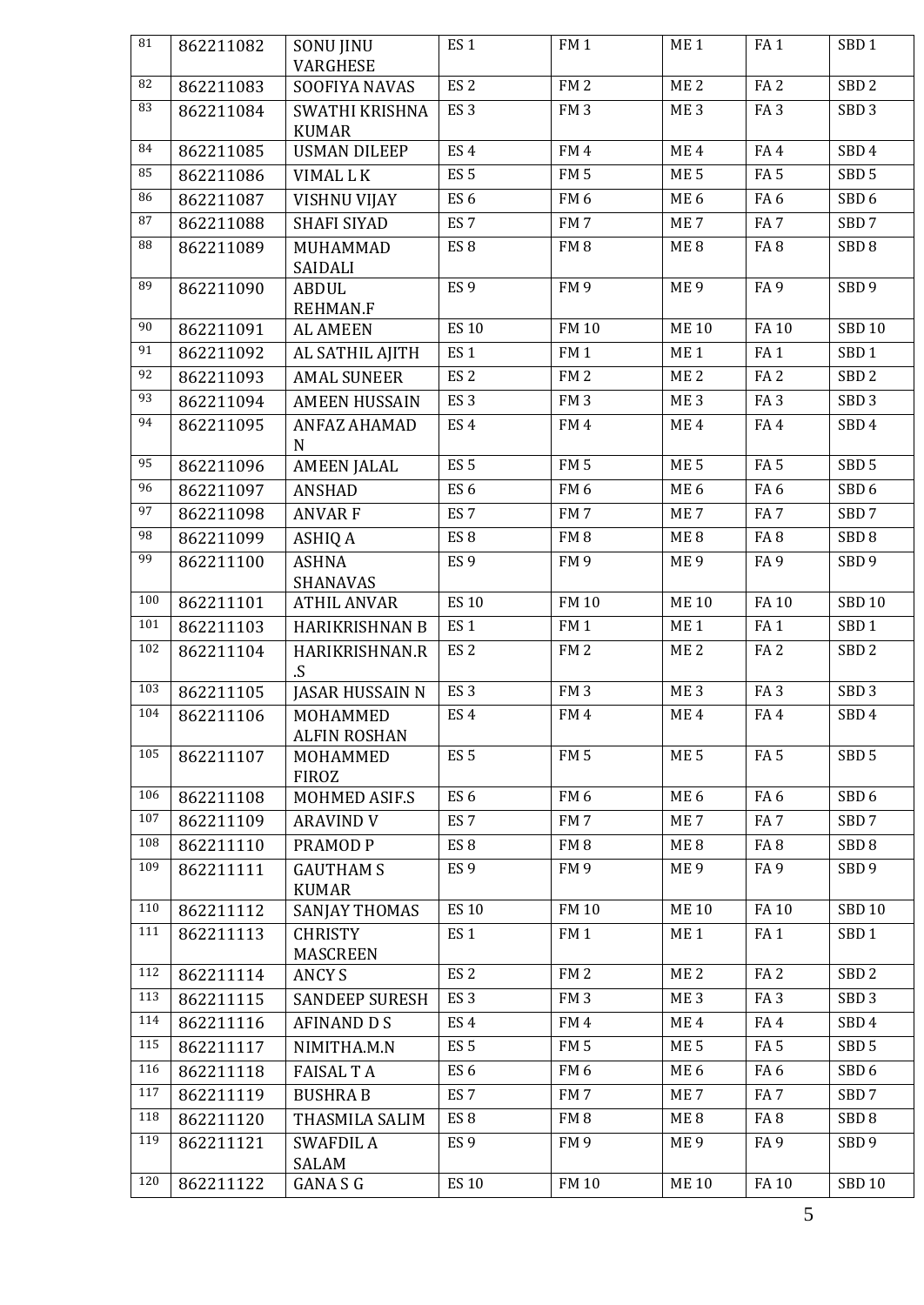| 121        | 862211123 | <b>LEKSHMIS</b>                    | ES <sub>1</sub> | FM <sub>1</sub> | ME <sub>1</sub> | FA <sub>1</sub> | SBD <sub>1</sub> |
|------------|-----------|------------------------------------|-----------------|-----------------|-----------------|-----------------|------------------|
| 122        | 862211124 | R RATISH KUMAR                     | ES <sub>2</sub> | FM <sub>2</sub> | ME <sub>2</sub> | FA <sub>2</sub> | SBD <sub>2</sub> |
| 123        | 862211125 | ANGEL C                            | ES <sub>3</sub> | FM <sub>3</sub> | ME <sub>3</sub> | FA <sub>3</sub> | SBD <sub>3</sub> |
| 124        | 862211126 | <b>ARUN S NAIR</b>                 | ES <sub>4</sub> | FM4             | ME <sub>4</sub> | FA4             | SBD <sub>4</sub> |
| 125        | 862211127 | <b>SARAN B SASI</b>                | ES <sub>5</sub> | FM <sub>5</sub> | ME <sub>5</sub> | FA <sub>5</sub> | SBD <sub>5</sub> |
| 126        | 862211128 | <b>ALEX R</b>                      | ES <sub>6</sub> | FM <sub>6</sub> | ME <sub>6</sub> | FA <sub>6</sub> | SBD <sub>6</sub> |
| 127        | 862211129 | <b>AKSHAY MUKUND</b>               | ES <sub>7</sub> | FM7             | ME <sub>7</sub> | FA <sub>7</sub> | SBD <sub>7</sub> |
|            |           | .P.V                               |                 |                 |                 |                 |                  |
| 128        | 862211130 | <b>KANNAN R</b>                    | ES <sub>8</sub> | FM <sub>8</sub> | ME <sub>8</sub> | FA <sub>8</sub> | SBD <sub>8</sub> |
| 129        | 862211131 | <b>GOVIND CM</b>                   | ES <sub>9</sub> | FM 9            | ME 9            | FA <sub>9</sub> | SBD 9            |
| 130        | 862211132 | <b>SHEMEER KHAN</b>                | <b>ES 10</b>    | FM 10           | <b>ME10</b>     | FA 10           | <b>SBD 10</b>    |
| 131        | 862211133 | A<br><b>GOPUPU</b>                 | ES <sub>1</sub> | FM <sub>1</sub> | ME <sub>1</sub> | FA <sub>1</sub> | SBD <sub>1</sub> |
| 132        | 862211134 | <b>AKASH ANAND A</b>               | ES <sub>2</sub> | FM <sub>2</sub> | ME <sub>2</sub> | FA <sub>2</sub> | SBD <sub>2</sub> |
|            |           | S                                  |                 |                 |                 |                 |                  |
| 133        | 862211135 | SAJITHBABU.B.P                     | ES <sub>3</sub> | FM <sub>3</sub> | ME <sub>3</sub> | FA <sub>3</sub> | SBD <sub>3</sub> |
| 134        | 862211136 | <b>IRFAN.A</b>                     | ES <sub>4</sub> | FM4             | ME <sub>4</sub> | FA4             | SBD <sub>4</sub> |
| 135        | 862211137 | <b>AKHIL RAVI</b>                  | ES <sub>5</sub> | FM <sub>5</sub> | ME <sub>5</sub> | FA <sub>5</sub> | SBD <sub>5</sub> |
| 136        | 862211138 | <b>ANCY T S</b>                    | ES <sub>6</sub> | FM <sub>6</sub> | ME <sub>6</sub> | FA <sub>6</sub> | SBD <sub>6</sub> |
| 137        | 862211139 | <b>ASWINI A S</b>                  | ES <sub>7</sub> | FM <sub>7</sub> | ME <sub>7</sub> | FA <sub>7</sub> | SBD <sub>7</sub> |
| 138        | 862211140 | <b>VISHAK B S</b>                  | ES <sub>8</sub> | FM <sub>8</sub> | ME8             | FA <sub>8</sub> | SBD <sub>8</sub> |
| 139        | 862211141 | <b>BLESSON Y</b>                   | ES <sub>9</sub> | FM <sub>9</sub> | ME 9            | FA <sub>9</sub> | SBD <sub>9</sub> |
| 140        | 862211142 | <b>SHAMEER S</b>                   | <b>ES 10</b>    | <b>FM 10</b>    | <b>ME10</b>     | FA 10           | <b>SBD 10</b>    |
| 141        | 862211143 | <b>ALTHAFS</b>                     | ES <sub>1</sub> | FM <sub>1</sub> | ME <sub>1</sub> | FA <sub>1</sub> | SBD <sub>1</sub> |
| 142        | 862211144 | <b>A A RAHMAN</b>                  | ES <sub>2</sub> | FM <sub>2</sub> | ME <sub>2</sub> | FA <sub>2</sub> | SBD <sub>2</sub> |
| 143        | 862211145 | GINEESH GIRI G                     | ES <sub>3</sub> | FM <sub>3</sub> | ME <sub>3</sub> | FA <sub>3</sub> | SBD <sub>3</sub> |
| 144        | 862211146 | NAJA A                             | ES <sub>4</sub> | FM4             | ME <sub>4</sub> | FA4             | SBD <sub>4</sub> |
| 145        | 862211147 | <b>SREEHARI R</b>                  | ES <sub>5</sub> | FM <sub>5</sub> | ME <sub>5</sub> | FA <sub>5</sub> | SBD <sub>5</sub> |
| 146        | 862211148 | VINOD <sub>M</sub>                 | ES <sub>6</sub> | FM <sub>6</sub> | ME <sub>6</sub> | FA <sub>6</sub> | SBD <sub>6</sub> |
| 147        | 862211149 | <b>AKHIL V KRISHNA</b>             | ES <sub>7</sub> | FM <sub>7</sub> | ME <sub>7</sub> | FA <sub>7</sub> | SBD <sub>7</sub> |
| 148        | 862211150 | ARAVINDAN A                        | ES <sub>8</sub> | FM 8            | ME <sub>8</sub> | FA <sub>8</sub> | SBD <sub>8</sub> |
| 149        | 862211151 | <b>RESMI G NAIR</b>                | ES <sub>9</sub> | FM 9            | ME 9            | FA <sub>9</sub> | SBD 9            |
| 150        | 862211152 | NEETHU RAJ M                       | <b>ES 10</b>    | <b>FM 10</b>    | <b>ME10</b>     | <b>FA10</b>     | <b>SBD 10</b>    |
| 151        | 862211153 | <b>ABHIJITH S</b>                  | ES <sub>1</sub> | FM <sub>1</sub> | ME <sub>1</sub> | FA <sub>1</sub> | SBD <sub>1</sub> |
| 152        | 862211155 | DEVIKRISHNA L                      | ES <sub>2</sub> | FM <sub>2</sub> | ME <sub>2</sub> | FA <sub>2</sub> | SBD <sub>2</sub> |
| 153        | 862211156 | <b>ELIZABETH A</b>                 | ES <sub>3</sub> | FM <sub>3</sub> | ME <sub>3</sub> | FA <sub>3</sub> | SBD <sub>3</sub> |
| 154        |           | <b>JOHN</b>                        |                 |                 |                 |                 |                  |
| 155        | 862211157 | SARANYA.U. M                       | ES <sub>4</sub> | FM4             | ME <sub>4</sub> | FA4             | SBD <sub>4</sub> |
|            | 862211158 | VYSAKH J J                         | ES <sub>5</sub> | FM <sub>5</sub> | ME <sub>5</sub> | FA <sub>5</sub> | SBD <sub>5</sub> |
| 156<br>157 | 862211159 | <b>RENJITH ML</b>                  | ES <sub>6</sub> | FM <sub>6</sub> | ME <sub>6</sub> | FA <sub>6</sub> | SBD <sub>6</sub> |
|            | 862211160 | <b>ARUNIMANS</b>                   | ES <sub>7</sub> | FM7             | ME <sub>7</sub> | FA <sub>7</sub> | SBD <sub>7</sub> |
| 158        | 862211161 | <b>NISHAS</b>                      | ES <sub>8</sub> | FM <sub>8</sub> | ME <sub>8</sub> | FA <sub>8</sub> | SBD <sub>8</sub> |
| 159        | 862211162 | <b>JEMEEMA</b><br><b>SEBASTIAN</b> | ES <sub>9</sub> | FM <sub>9</sub> | ME <sub>9</sub> | FA <sub>9</sub> | SBD <sub>9</sub> |
| 160        | 862211163 | BASIL BAIJU                        | <b>ES 10</b>    | <b>FM 10</b>    | <b>ME10</b>     | FA 10           | <b>SBD 10</b>    |
| 161        | 862211164 | <b>AMBILY R</b>                    | ES <sub>1</sub> | FM <sub>1</sub> | ME <sub>1</sub> | FA <sub>1</sub> | SBD <sub>1</sub> |
| 162        | 862211165 | <b>LIYANA</b><br>MOHAMMED<br>SALAM | ES <sub>2</sub> | FM <sub>2</sub> | ME <sub>2</sub> | FA <sub>2</sub> | SBD <sub>2</sub> |
| 163        | 862211166 | BIJO JOSE                          | ES <sub>3</sub> | FM <sub>3</sub> | ME <sub>3</sub> | FA <sub>3</sub> | SBD <sub>3</sub> |